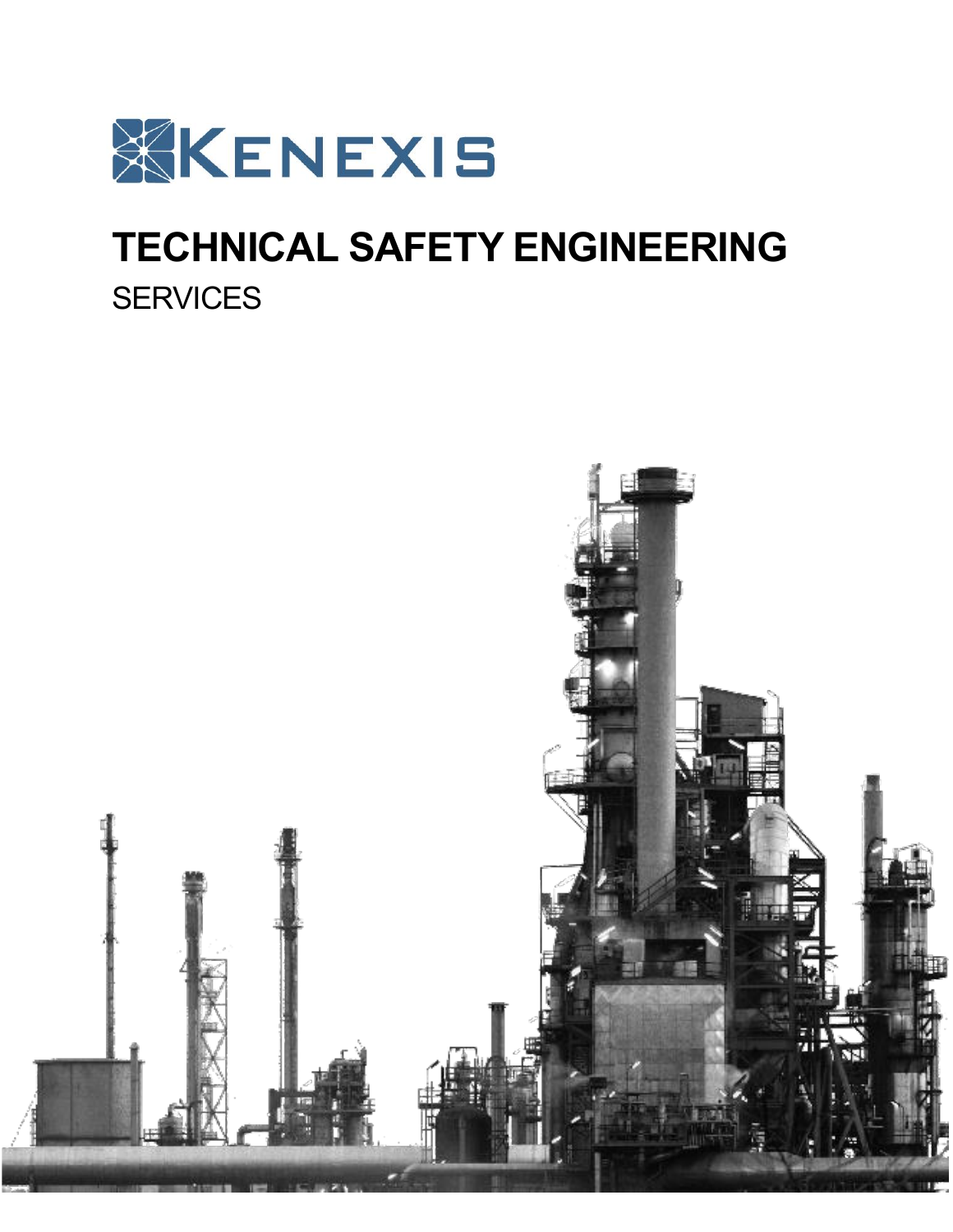### **Services Overview**

Processes can get out-of-control and containment can fail. Relying on basic control systems, alarms, and operator judgement instead of automatic shutdown can be dangerous. We must understand and document each hazard, select the appropriate performance target for the hazard, and implement a reliable safeguard solution to reduce the hazard to a manageable level.

Independent defense-in-depth strategies are used to provide oversight of the process or containment to ensure that an out-of-control situation that could result in a hazard can be returned to a safe state. Independent defense-in-depth strategies can be implemented using different independent protection layers including mechanical, electromechanical, and Safety Instrumented Systems (SIS) relying on completely independent control logic, sensors, and final control elements as well as redundancy and diagnostics to ensure their availability when needed.

To implement these safeguards, we go through a process to establish the Safety Instrumented Functions (SIF) necessary to be implemented using an independent safety system. We will also assign a Safety Integrity Level (SIL) to ensure the SIF's integrity or reliability when it is needed.

Safety Instrumented Functions (SIF) are typically implemented using a Safety Instrumented System (SIS). The SIS is designed to detect an out-of-control process condition and automatically return the process to a safe state. SIS is usually the last line of defense and is not a basic process control system (BPCS).

All of this is performed using the PHA, QRA, and SIS services listed below and ultimately rolling up into a Safety Requirements Specification (SRS). The SRS defines both functional and performance related requirements including critical design decisions, preferences, and requirements in enough detail that another group can complete the design, construction, installation, and commissioning.

After construction, installation, and commissioning, a Pre-Startup Acceptance Test is performed typically by a third party to verify that the installed equipment and software conform to the SRS.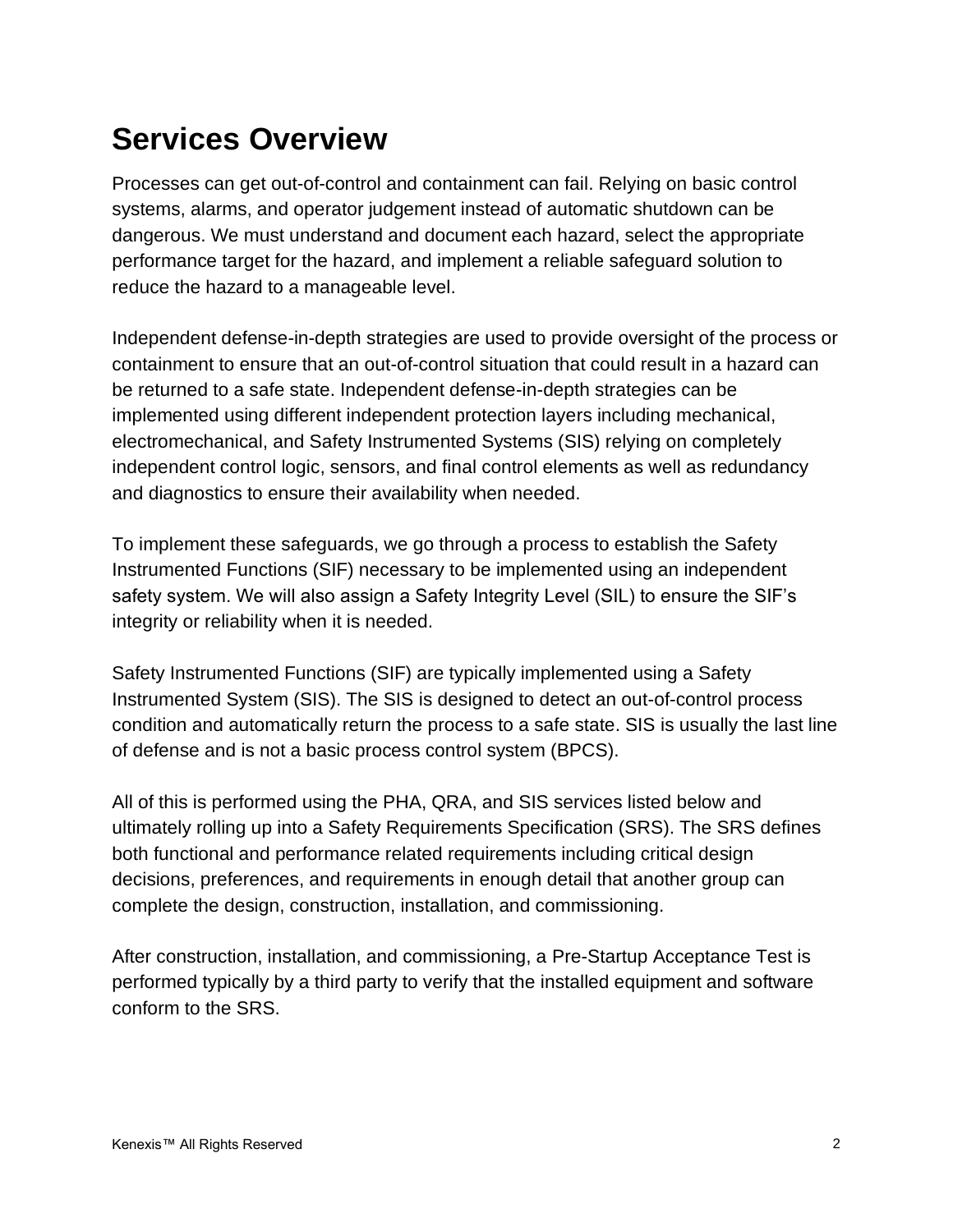Once operational, periodic functional testing is carried out as defined in the SRS. Faults and repairs are necessary throughout life using identical functional devices to ensure the SIFs perform as designed.

Management of Change (MOC) occurs when changes are proposed that are not like-inkind changes. These changes must be evaluated prior to implementation in order to identify any potential hazards that could result from the change. This step is crucial to ensure modifications are consistent with the SRS and preserve the SIL requirement.

Fire and Gas Mapping service performs similar tasks to those listed above for the hazards associated with the loss-of-containment that could result in a fire, flammable gas, or toxic gas hazard. The FGM services include hazard assessment, hazard frequency, risk reduction requirements (performance grading), consequence modeling, detector layout design and coverage assessment to meet the performance grading requirements for geographic-based fire and scenario-based gas analysis. Kenexis also performs computational fluid dynamics (CFD) analysis of enclosed environments.

#### **Process Hazards Analysis**

PHA is a structured qualitative multi-discipline assessment(s) of the potential hazards associated with a chemical process.

PHA identifies potential causes and consequences of unwanted or unplanned releases of hazardous chemicals, a loss of containment. It is used to derive a specific list of recommendations associated with safety issues for further evaluation or necessary changes to prevent or minimize the consequences.

In the United States, the OSHA process safety management regulation for hazardous chemicals was put into place in 1992, caused PHA to become much more prevalent, but most PHA methodologies were developed and implemented far earlier.

Process Hazards Analysis (PHA) services include a full range of facilitated/workshop studies like HAZOP, LOPA, HAZID, and a full-range of auditing – primarily using our Open PHA™ and Open Audit™ software.

Hazards and Operability (HAZOP) recommends hazards that require risk reduction. Layer of Protection Analysis (LOPA) assess the hazards identified in the HAZOP to determine the target Safety Integrity Level (SIL) required to reduce the risk to an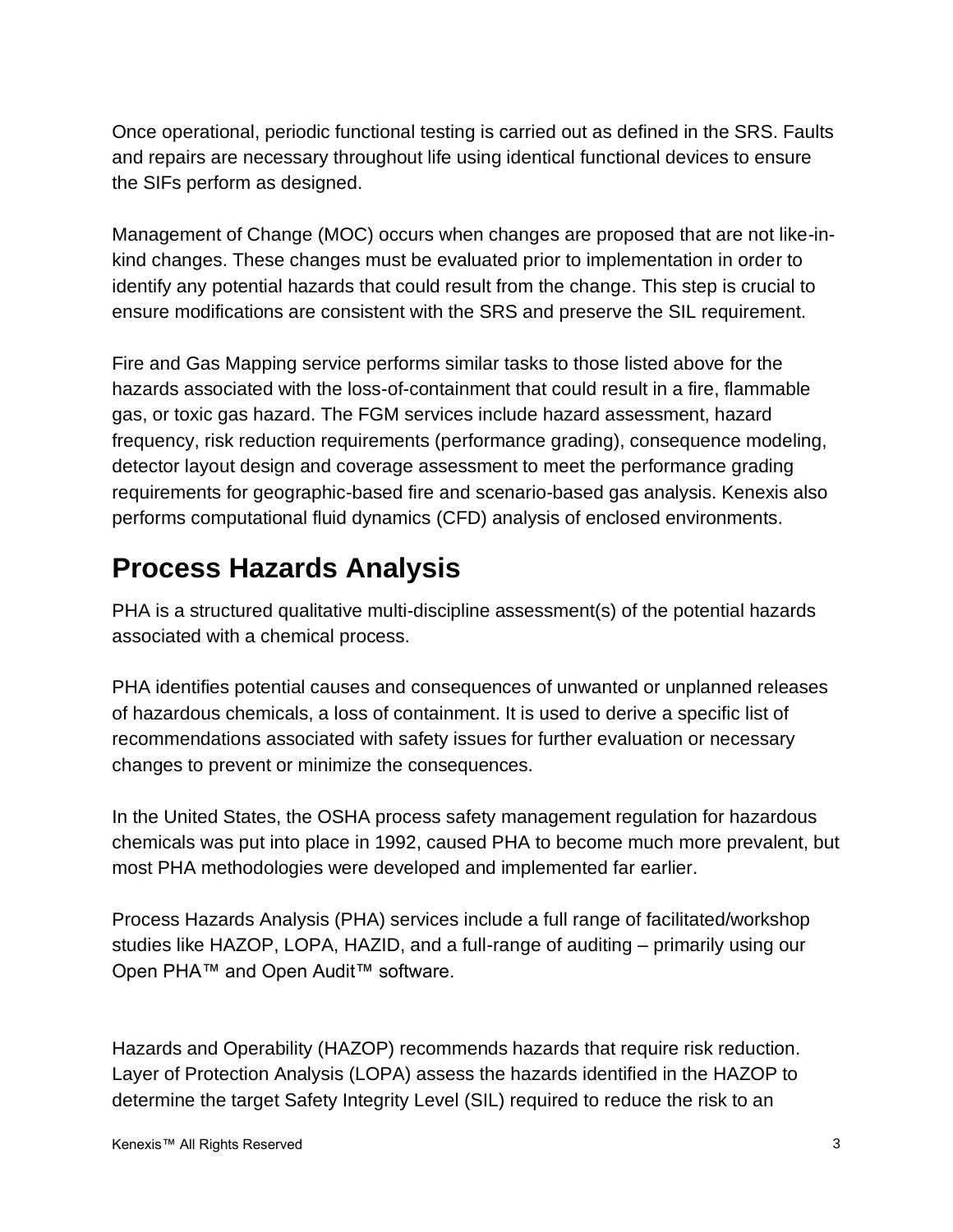acceptable level. LOPA uses semi-quantitative techniques to deal with probabilities whereas a complex scenario would be analyzed using Quantitative Results Analysis (QRA) potentially in a fault-tree tool like Arbor™.

#### **Security PHA Review**

In addition to process safety, Kenexis has a disciplined approach to reviewing PHAs, especially HAZOPs, for threat vectors that have real significant consequences. The process is called Security PHA Review. You can read more about in our post on the subject or get the book that goes into detail at the ISA.org.

#### **Failure Mode and Effects Analysis**

Failure Mode and Effects Analysis (FMEA) falls into a broader category of reliability engineering that we perform. FMEA analyzes all the components of a system to identify failures, probability, and their causes and effects.

#### **Quantitative Risk Analysis**

Quantitative Risk Analysis (QRA) services include a full range of fire, explosion, and dispersion modeling using gaussian, analytical equations, and computational fluid dynamics (CFD) techniques, facilitating decision making for facility siting, permitting, and special analysis of high-risk scenarios.

#### **Safety Instrumented Systems**

Safety Instrumented Systems are designed to implement the Safety Instrumented Functions (SIF) to safeguard critical processes in the case of an unacceptable deviation in the process. An SIS system is composed of sensors, logic solvers, and final elements and the logic solver is programmed to act on the deviation to place the process in a safe state.

Kenexis provides several types of engineering services from verifying the SIL is met to complete SRS documentation package and continued engineering support to keep the SIS safe and reliable.

SIL Verification includes determination of probability of failure on demand, spurious trip rates, and other performance metrics. SIL Verification considers the type of equipment employed, advanced voting arrangements, diagnostics, and testing frequency. Once SIL Selection (performance target) is completed (usually using LOPA), achievement of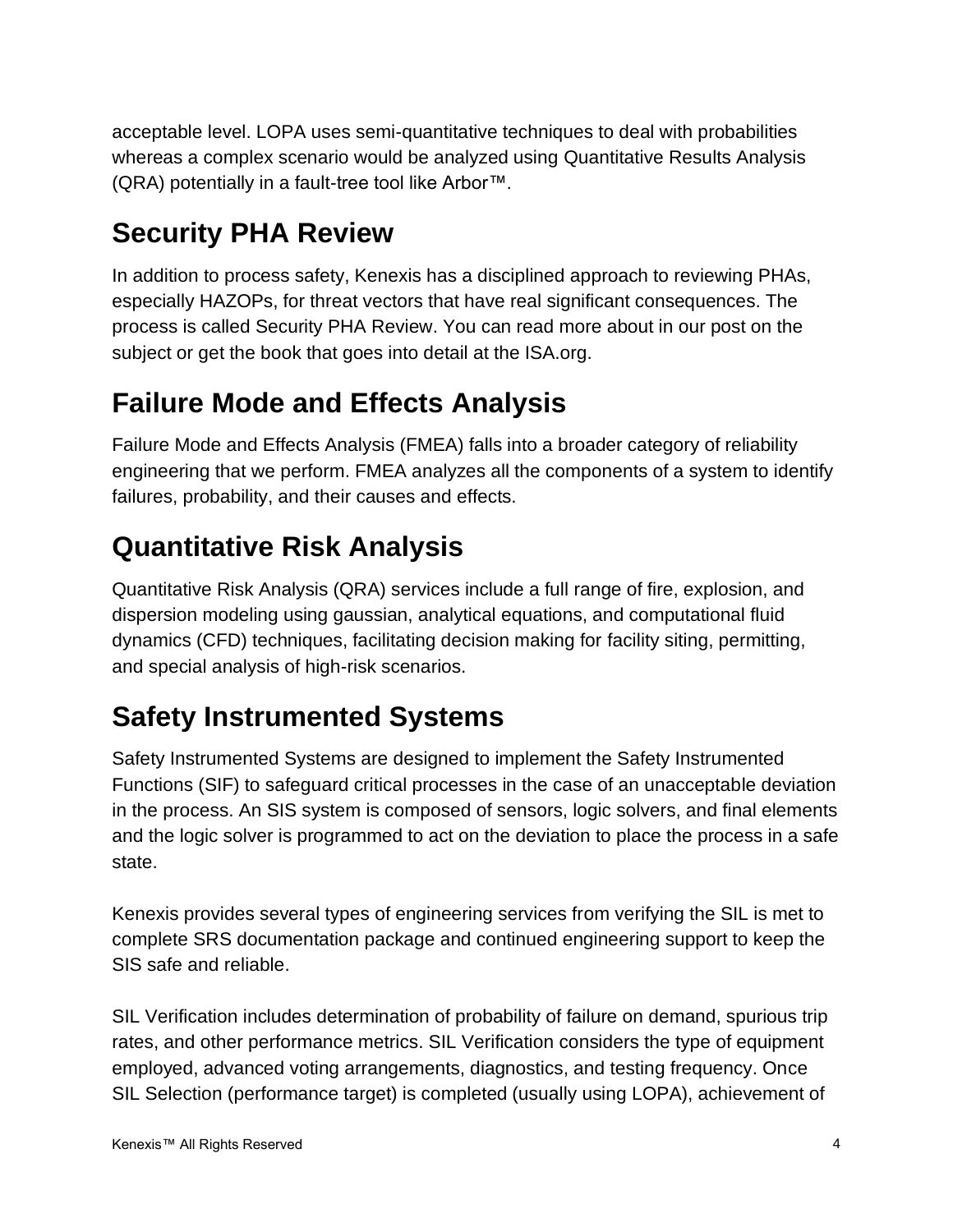the SIL Selection is verified using SIL Verification. SIL Verification can be calculated easily with our database in Vertigo™ SIS Safety Lifecycle software.

#### **Safety Requirements Specification**

Safety Requirements Specification (SRS) encompass all of the requirements developed during the risk analysis and conceptual design phases of the safety lifecycle, and other safety critical requirements, collected and presented in a design basis document referred to as SRS. The SRS is used for subsequent detailed design engineering of the actual SIS System. All SRS data can be maintained easily throughout an SIS lifecycle with Vertigo™ SIS Safety Lifecycle software.

#### **Test Plan Development and Optimization**

Test Plan Development and Optimization, Validation, and Verification ensure the ongoing integrity of a SIS throughout its lifecycle requires vigilant maintenance and testing practices that are aligned with the risk analysis assumptions and requirements specifications.

#### **Functional Safety Assessment**

Functional Safety Assessment verifies that the SIS is designed in compliance with the ISA/IEC 61511 and best practices of peer organizations.

## **Continuing Engineering Support**

Continuing Engineering Support service is used by companies to have an independent third-party monitor and track actual equipment performance against assumptions, audit system activity and changes so that system performance and equipment changes are reconciled with initial assumptions and specifications.

Safety Instrumented Systems (SIS) services include SIL Verification, Safety Requirements Specifications (SRS), Test Plan Development and Optimization, Validation, Verification, and Functional Safety Assessment – primarily using our Vertigo™ SIS Lifecycle Management Software, and Open PHA™ HAZOP/LOPA Documentation Software.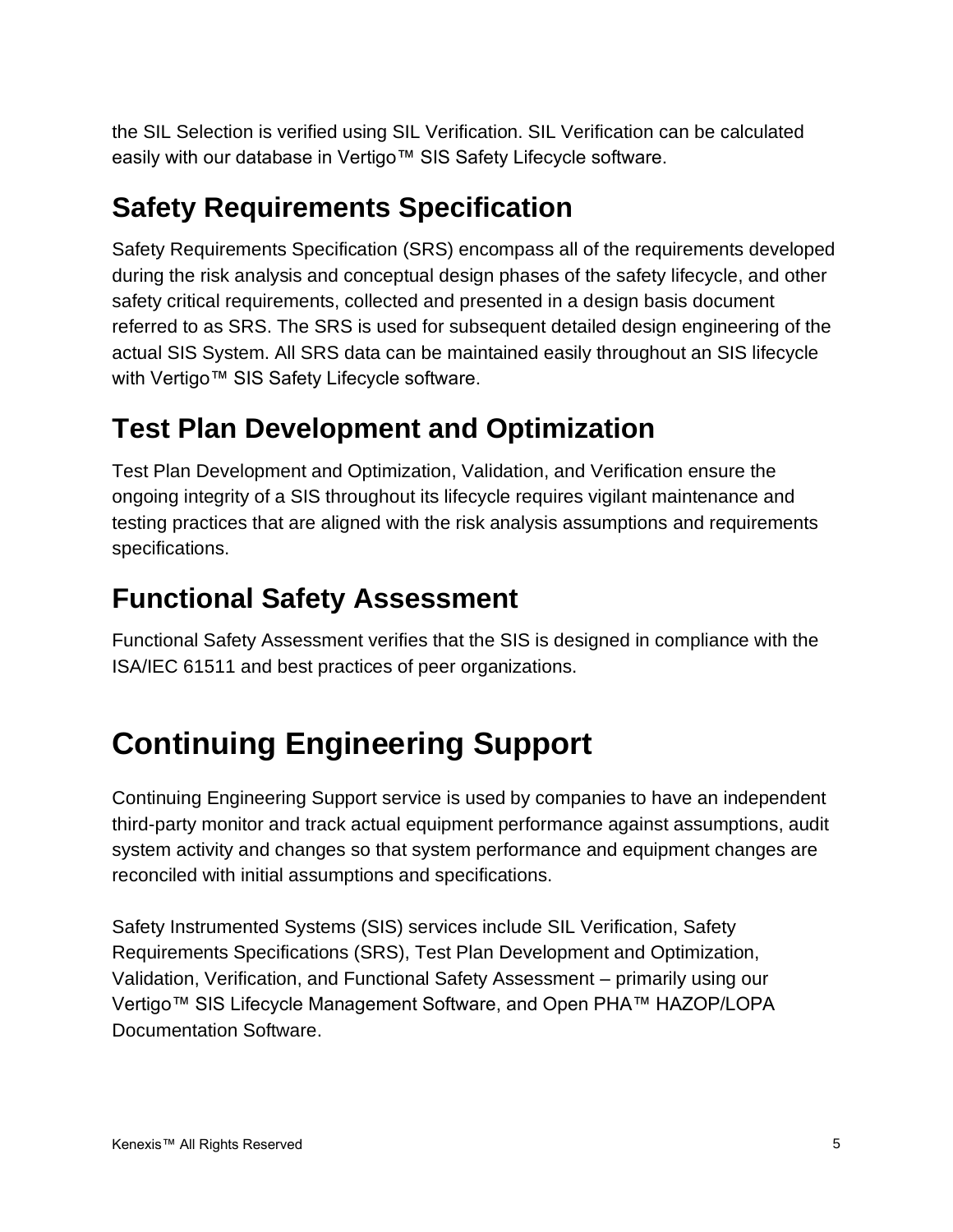### **Fire and Gas Mapping**

*ISA TR84.00.07 Guidance on the Evaluation of Fire, Combustible Gas, and Toxic Gas System Effectiveness* defines our fire and gas mapping service. Performancebased analysis results in as few detectors as possible for toxic, flammable gas, and fire that will meet the performance target for each area of concern.

We use geographic-based coverage for fire detection and scenario-based coverage assessments for flammable and toxic gas assessments outdoors. Indoors, we use computational fluid dynamics to determine the effects the air handling equipment and other variables will have in the building.

In Scenario Coverage, performance targets are based on the hazard frequency for each piece of equipment before creating the model of the consequence (gas cloud) using gaussian modeling. Wind characteristics are applied, and the detectors are placed to provide the gas cloud coverage required by the performance targets.

In Geographical Coverage, performance targets are based on the hazard frequency for each piece of equipment. Performance targets are applied to equipment like a vessel, pump, or manifold and detectors are placed to ensure the performance target is met by the detector layout design.

Performance targets are created using a semi-quantitative method defined in ISA TR84.00.07. Performance targets require input of characteristics like occupancy and leak rates from private and public reliable sources like the UK HSE. The process results in a performance target and is set using grading ranges. Grades are typically defined as A, B, or C, where grade A would include high pressure and highly flammable contents, grade B includes moderate pressure and flammability, and grade C is mostly at atmospheric temperature and pressure. Grades are determined by your risk criteria, and commonly come close to 90% coverage required for A, 80% for B, and 60% for C.

Qualified engineers then assess where each detector location should be to maximize coverage and consider existing or planned equipment, power, structure, etc. The engineers periodically perform coverage analysis in  $Effigy^{TM}$  software to test progress and perform "what if" type analysis. Finally, the final coverage assessment is performed to ensure that the performance target is achieved. The design result includes the coverage analysis achieved and the exact characteristics like location, detector type, rotation, inclination, and settings.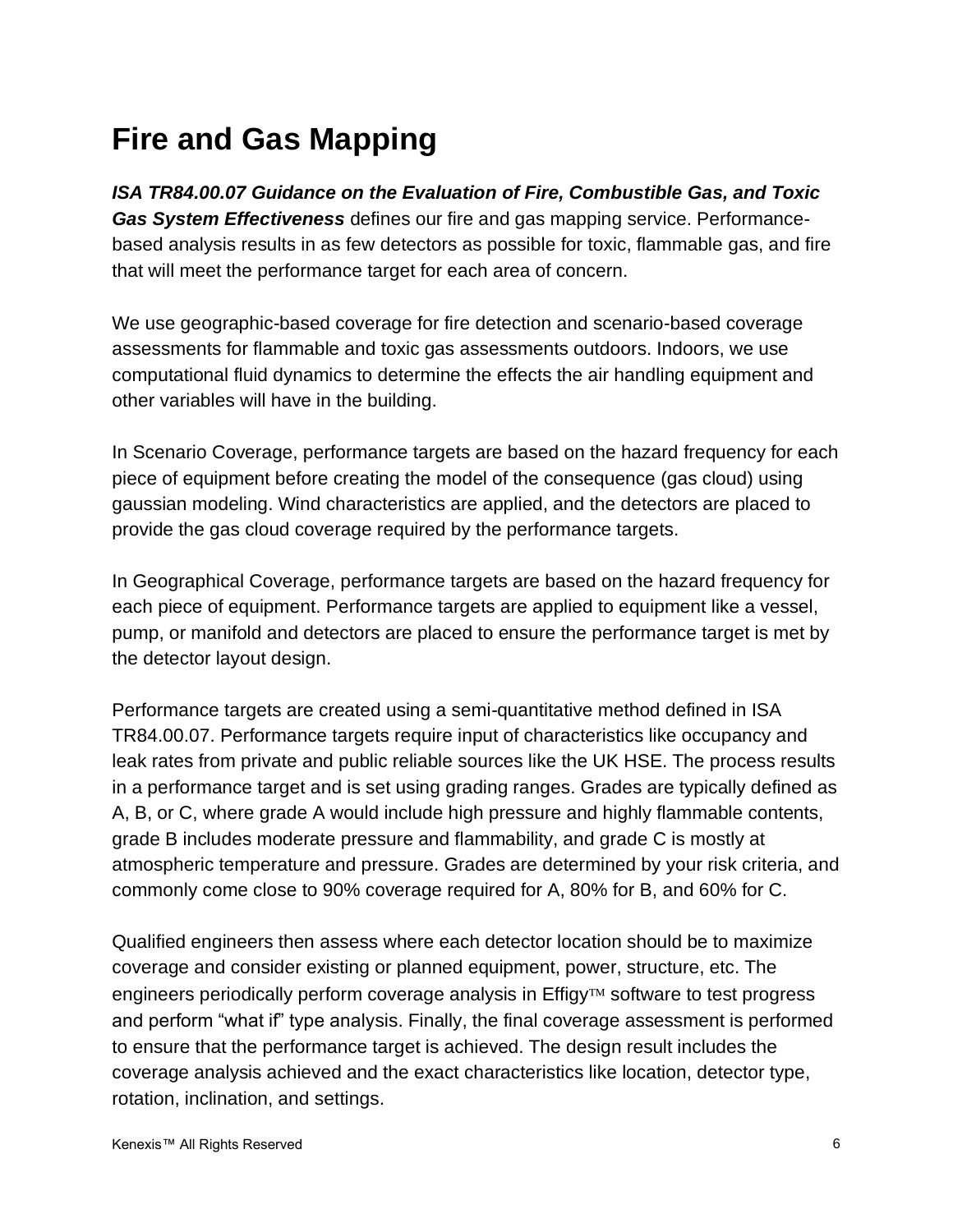Our fire and gas mapping services are designed to provide the most rigorous analysis against performance targets, which results in the optimal coverage at the best cost for the service. Optimizing coverage, reduces detector numbers while still providing verified coverage and resulting in reduced installation cost and maintenance cost over lifetime.

During a recent project, we performed a brown field coverage assessment where detectors were already installed and operating. It was time to replace and possibly upgrade the detectors. We analyzed the existing coverage and made a few minor recommendations including the removal of 13 of the 27 detectors installed. The reduction in detectors resulted in a minor coverage reduction from 91% to 86% in a grade B area requiring 80% coverage. This eliminated the maintenance cost of 13 detectors that were only providing 5% of the total coverage.

While these results are very good, not every situation produces the same results. In fact, the quantity of detectors can increase to meet your performance targets. Regardless, you will know why and where every detector is necessary.

Fire and Gas Mapping (FGM) for detector coverage is performed with Effigy™ 3D Fire and Gas Mapping Software for both geographic-based and scenario-based analysis.

#### **Consequence Models**

Gas dispersion outdoors is normally modeled using gaussian, while gas modeling inside a facility or confined spaces is done using CFD.

Gaussian Modeling is useful in determining how a gas will disperse as it leaves a leak outside, in an unobstructed space. once the leak hits another object, then the dispersion characteristics change, and consideration will be made based on the scenario to use CFD. By modeling a typical leak and then using the model many times at key points in a process, like 360 degrees around a flange, provides a much better analysis for determining what will happen and then the probability of detecting it with a gas detector.

CFD has proven extremely useful in determining the migration of gas in confined spaces like labs, buildings, compressor stations, test stands, battery testing facilities, battery storage facilities, offshore platforms between the decks where space can be confined and finally in drilling rigs where space is getting more confined as rigs get more capable.